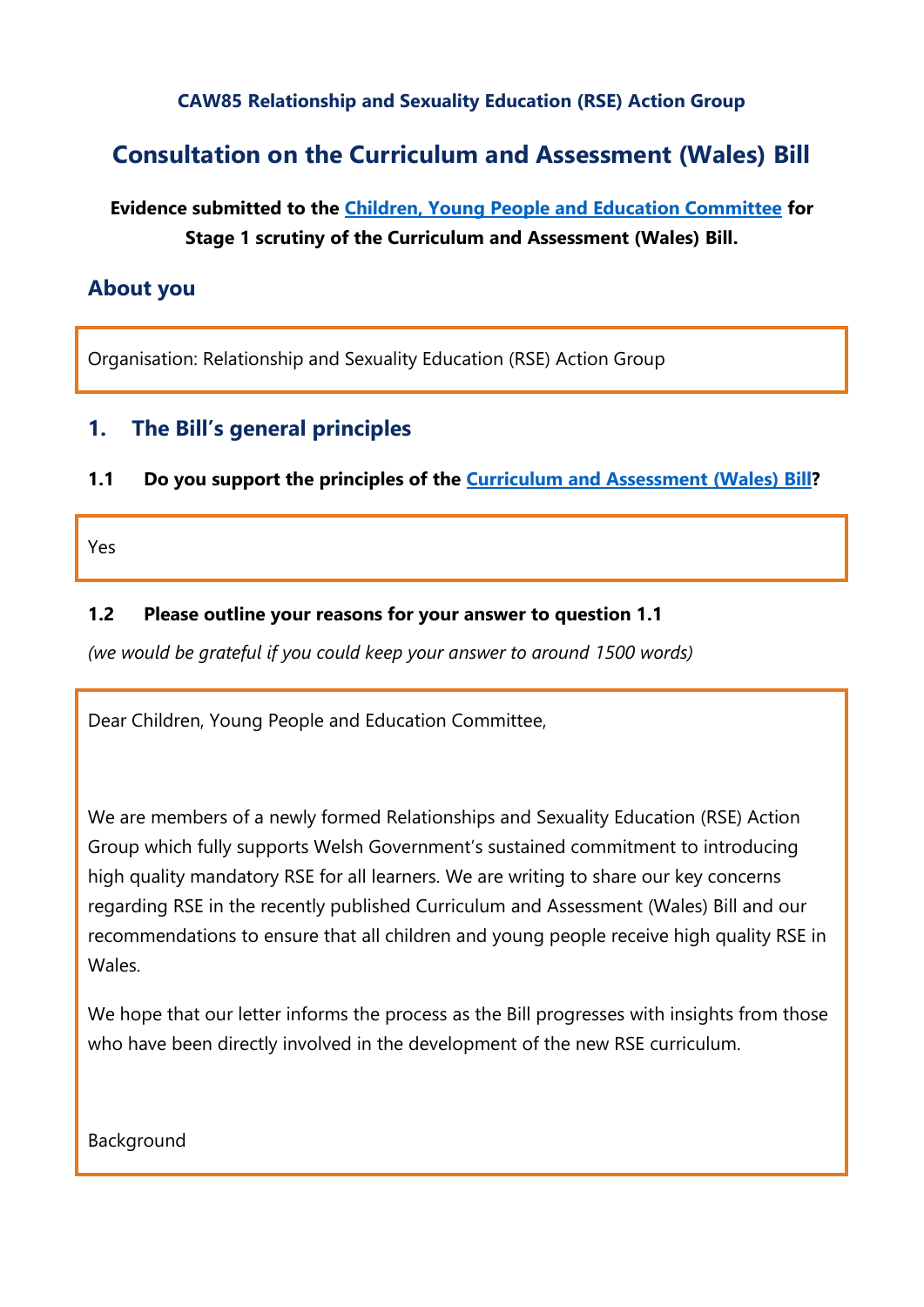In December 2017, the Sex and Relationships Education (SRE) Expert Panel made 11 recommendations to ensure the future of high quality, inclusive and relevant Sex and Relationships Education in Wales . In May 2018 these recommendations were accepted by the Minister for Education, Kirsty Williams – a significant turning point for Relationships and Sexuality Education in Wales. The new vision for RSE in Wales is ambitious and progressive and strongly supported by many countries and organisations, including the United Nations. We recognise that implementation will take time and considerable planning, resourcing and collaborations.

The chair (Professor Renold) and members of the expert panel called for the establishment of a policy-practice-research network (recommendation 11) that has sufficient RSE expertise to move forwards with a co-ordinated implementation plan. Since this has not yet happened, a new independent pan-Wales RSE Action Group started up in January 2020 to share, plan and support the process. Members include teachers and head-teachers, RSE external service providers, RSE third sector organisations, RSE policy makers, RSE researchers and RSE youth workers. The group also includes members of the 2017 expert panel and members of the newly formed Welsh Government RSE working group.

### Supporting the Bill

The RSE Action group very much welcomes Welsh Government's sustained commitment to introducing mandatory RSE within the new curriculum for all learners. There is an increasingly urgent need for statutory legislation to set out a clear legal and policy framework for delivering the contents of the Bill. Indeed, we fully support the principles of the Bill relating to RSE and its intention to "improve the profile, quality and consistency" of the subject (Section 3.50) in terms of both content and delivery. As the expert panel cautioned, "without this legislative change SRE will remain a low priority for schools, be narrowly conceived, and children and young people's rights, needs, questions and concerns are not sought or met and where sex, gender, sexuality and relationship inequalities and inequities remain unchallenged and endure" (Welsh Government, 2017, p.10).

### Key concerns:

We do, however, have some concerns. In brief, they are as follows:

1) A lack of information on the reason for separating out 'core learning' (as defined by the RSE Code, Section 3.68) from the statutory Guidance (which also includes 'areas of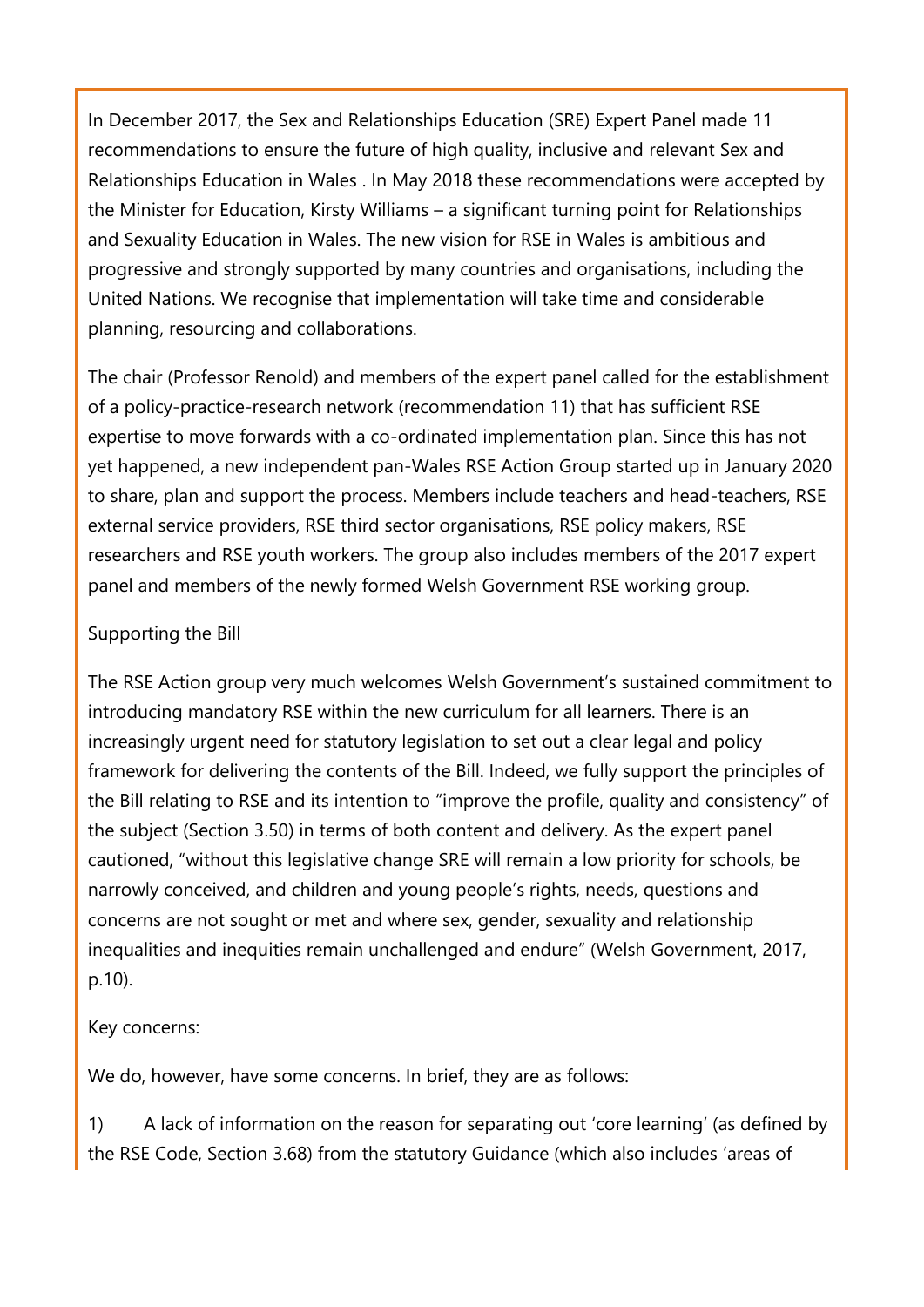learning', in addition to supporting practitioners build 'high quality provision' Section 8.296) and how the two will work together.

2) The process of 'co-construction' regarding the RSE Code and statutory Guidance is unclear, specifically regarding children and young people's involvement; the involvement of organisations with expertise in the different topic areas; and organisations with experience in creation and delivery of high quality RSE content.

3) The commitment to improving and funding professional learning and resources for Welsh RSE providers within the Bill are too vague.

- 4) There are no provisions of RSE for post-16 learners.
- 5) There is no glossary of terms for core RSE concepts and topics.
- 6) Recommendations by the 2017 SRE Expert Panel have not yet been implemented.

We have outlined these concerns below, with a clear indication of how each can be resolved via an accompanying suite of recommendations.

## Key recommendations

1) A lack of information on the reason for separating out 'core learning' (as defined by the RSE Code, Section 3.68) from the statutory Guidance (which also includes 'areas of learning', in addition to supporting practitioners build 'high quality provision' Section 8.296) and how the two will work together.

The expert panel's recommendations on what constitutes high quality RSE was accepted by the Minister for Education, and then developed and consolidated by teachers in the pioneer schools during 2017-2019. These included that RSE should be rights and equity based; LGBTQ+ inclusive; holistic, empowering, co-produced, creative, protective and preventative, relevant and developmentally appropriate. It should also be embedded in a whole-school approach. We welcome that the Bill directly states that the 'core learning' in the new ''RSE Code' is designed to be 'explicit'' (Section 3.72). However, it offers no information on what the Code will contain. It also separates out content from the 'embedding principles' as outlined in the Curriculum for Wales Guidance (page 39-40). As the SRE expert panel report has outlined in full, how we deliver RSE is as important as what we deliver.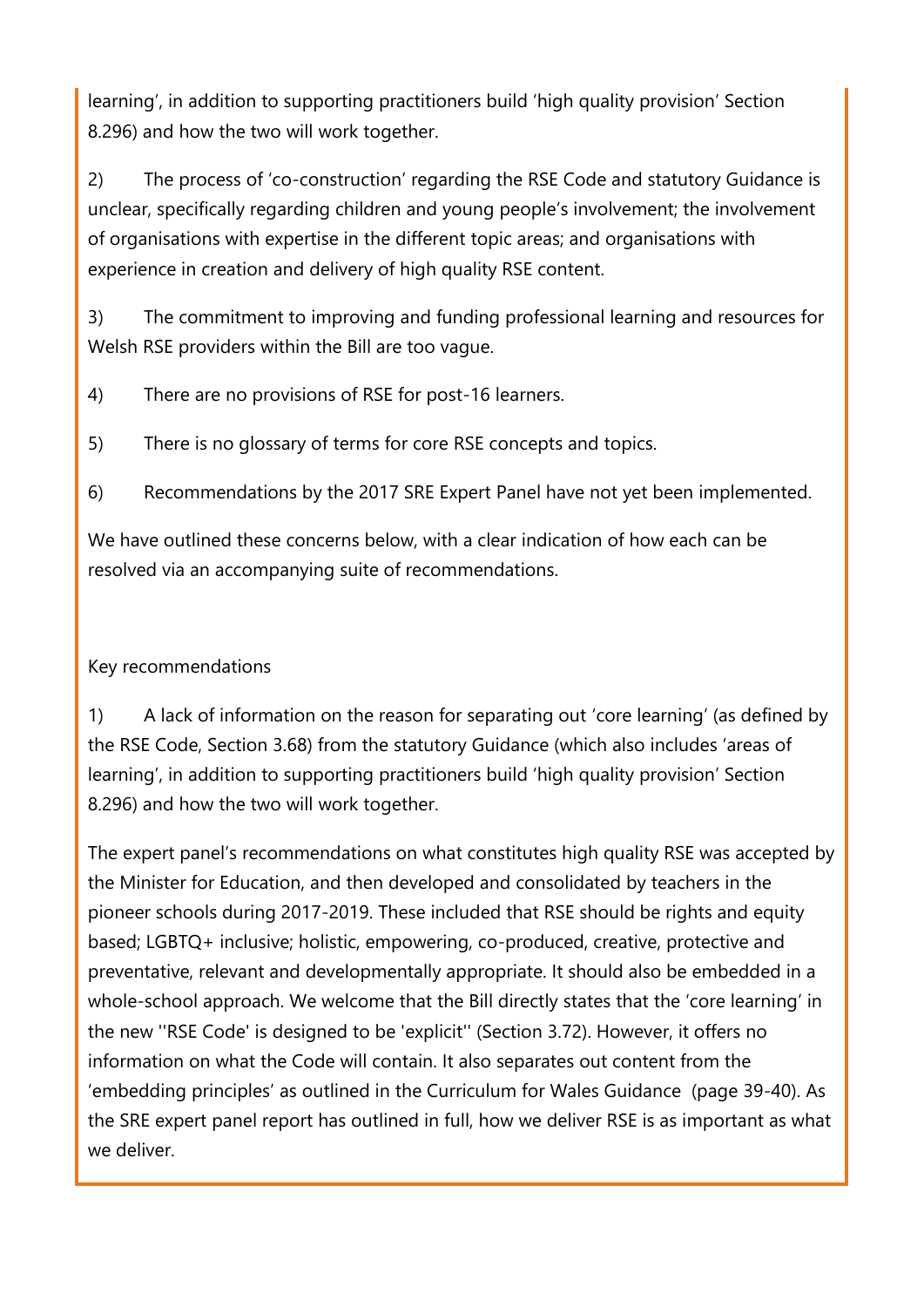Recommendation 1: that the RSE Code include the established 'embedding principles' as set out in the Curriculum for Wales Guidance. They have been successfully informing practice as they have evolved and are the bedrock of high quality RSE.

While the six thematic headings, and their accompanying summaries in the Curriculum for Wales Guidance (see page 39-40) are a vital foundational starting point, they are too broad and will inevitably lead to high levels of inconsistency and unequal provision. Providing no further substantive detail on what should be covered and when makes the Bill incomplete, and the consultation process only partial.

Recommendation 2: That the RSE Code includes further detail on the content, with clear developmentally appropriate progression pathways and a clear statement in the Bill on how the RSE Code will be supported by the statutory Guidance.

2) The process of 'co-construction' regarding the RSE Code and statutory Guidance is unclear, specifically regarding children and young people's involvement; the involvement of organisations with expertise in the different topic areas; and organisations with experience in creation and delivery of high quality RSE content.

There is a lack of clarity as to how exactly children and young people will be meaningfully consulted and involved in co-constructing the RSE Code and Guidance (Article 12, UNCRC) despite the significant number of teachers in pioneer schools who have been coconstructing the proposed new RSE curriculum (both in terms of content and pedagogy) with children and young people, for the past 2 years (e.g. see the findings from the bespoke professional learning programme pioneered by central south consortia across 23 primary, secondary and special schools ). There is also a lack of detail on how those with RSE expertise in curriculum design and implementation are involved in the process of coconstruction regarding the statutory Code and Guidance.

Recommendation 3: that the Welsh Ministers draw up an engagement process that enables schools who have already been co-constructing the proposed new RSE curriculum to share their expertise and experience.

Recommendation 4: that children and young people are meaningfully involved in the process of co-constructing both the Code and the Guidance, using the participatory methods that have already been successfully trialled.

Recommendation 5: that there is an explicit and meaningful role in the co-creation of the Code and Guidance for organisations with expertise in the different topics addressed by RSE; and those with experience of creating and delivering high quality RSE content.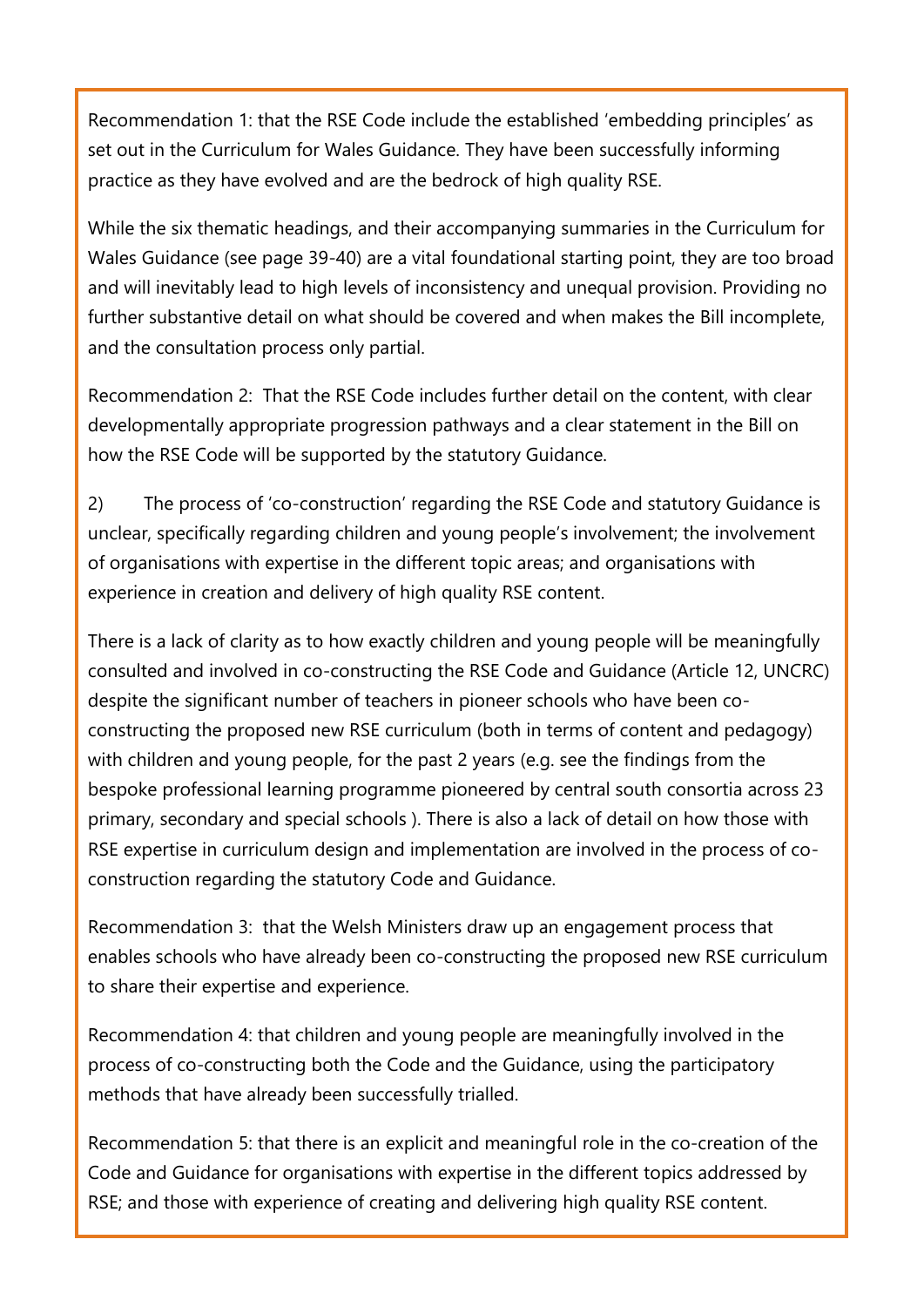3) The commitments to improving and funding professional learning and resources for Welsh RSE providers within the Bill are too vague.

The expert panel identified an urgent need for teacher training on RSE. However, very few teachers access or receive specialist RSE curriculum training. RSE is also not included in current Initial Teacher Education (ITE) and not a requirement for in-service teachers providing RSE. While we welcome the Bill's acknowledgement that "professional learning will be required in order for teachers to gain the knowledge and confidence to embed relationships and sexuality education within their teaching", there is no detailed commitment to improving or resourcing the professional learning for in-service teachers and initial teacher training and resources for Welsh RSE providers. There is also no commitment, as set out by the expert panel, that each school and local authority must have a trained RSE lead – vital to co-ordinate a cross-curricular whole school approach. Training on specialist areas of RSE, especially sexual health and well-being, gender-based and sexual violence, LGBTQ+ rights and equity, child protection and abuse, needs to be informed and supported by those with expertise in these areas from the relevant sectors.

Without specialist training, and access to specialist services (external and in-house) schools may either avoid covering perceived sensitive or challenging topics altogether or provide RSE in a way that fails to adequately safeguard and meet the needs of children and young people. Indeed, given that RSE is intended to be taught across the six AoLEs and employing a whole-school approach, this is going to require a key RSE lead/co-ordinator, and all teachers to (a) be able to identify opportunities for bolstering RSE lessons within their own specialisms; and (b) to be confident in discussing a range of RSE topics. The intention for RSE to be cross-cutting makes it an area that will require substantially more investment in training and creating support structures for staff to be able to deliver on this aspect of the curriculum. Despite Welsh Government's statement (Sections 8.296 – 8.300) that innovation schools have been unable to set out the numbers of staff who will require training in RSE, or how much training they will require, some excellent progress has been made by a number of pioneer schools and schools that have explicitly mapped out their RSE professional learning needs over the last two years. This learning and experience could be more thoroughly utilised.

Recommendation 6: that the Welsh Government provide further detail on the professional learning required by individual schools, and how local authorities and the four educational consortia will co-ordinate to develop coherent and consistent all Wales provision.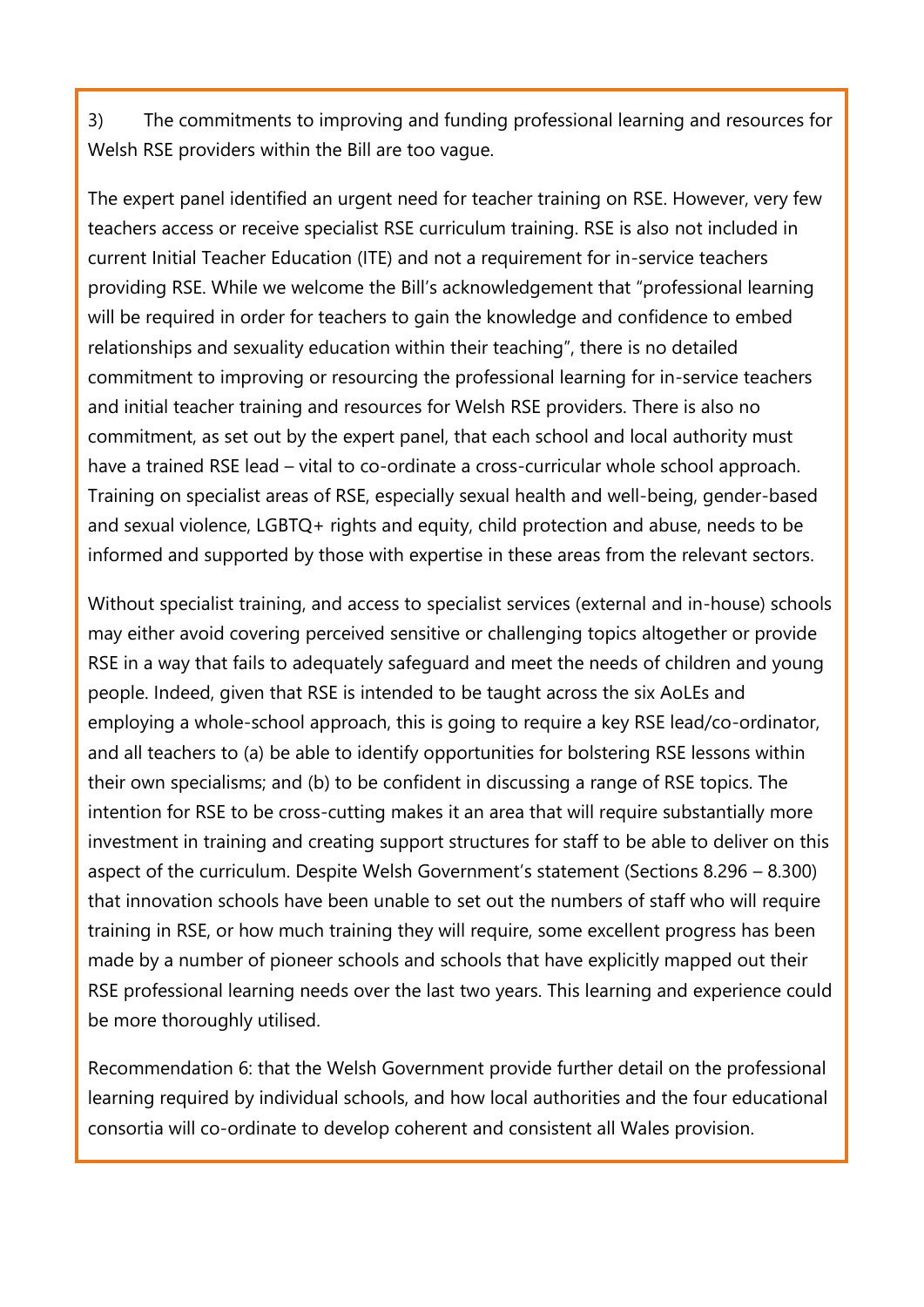Recommendation 7: that the Welsh Government fulfil their commitment to set-up a research-practice-policy Hwb for the development of bespoke and evidenced-based professional learning needs and high quality resources.

Recommendation 8: that the Welsh Government provide ring-fenced funding for RSE professional learning for teachers (including bespoke SEND RSE professional learning) and external RSE service providers

4) There are no provisions of RSE for post-16 learners

Part V of the Bill provides for the "teaching and learning in Religion, Values and Ethics is provided at the school for pupils who request it." We are concerned that there is no similar provision for teaching and learning in Relationships and Sexuality Education for pupils in post-compulsory education. This is a critical time in young people's learning and experience .

Recommendation 9: that the Bill makes provision for post-16 learners (including those with special educational needs and disabilities) to be able to access RSE

5) There is no glossary of terms for core RSE concepts and topics

RSE is a specialist area. To increase consistency of teaching across Wales, all schools need to have a shared understanding of these concepts in any forthcoming RSE Code and Guidance. We would recommend using the glossary produced by the SRE Expert Panel, which could be updated when required, in recognition of the fact that the RSE is to be a "living" curriculum.

Recommendation 10: that both the Code and the Statutory Guidance is supported by a glossary of key concepts.

6) Findings and Recommendations by the SRE Expert Panel have not been implemented

Sections 3.28 to 3.31 summarise the context and remit of the Expert Panel's review of SRE in Wales back in 2017. Some of the findings and recommendations are highlighted in these sections. Section 4.16 of the EM states that these "recommendations have informed the approach to developing the relationships and sexuality education curriculum". While it is clear that some of the recommendations have been taken on, as we have outlined above, no explanation has been provided for why other recommendations – e.g. provision for a dedicated RSE lead, a dedicated RSE local authority lead to work with the consortia and a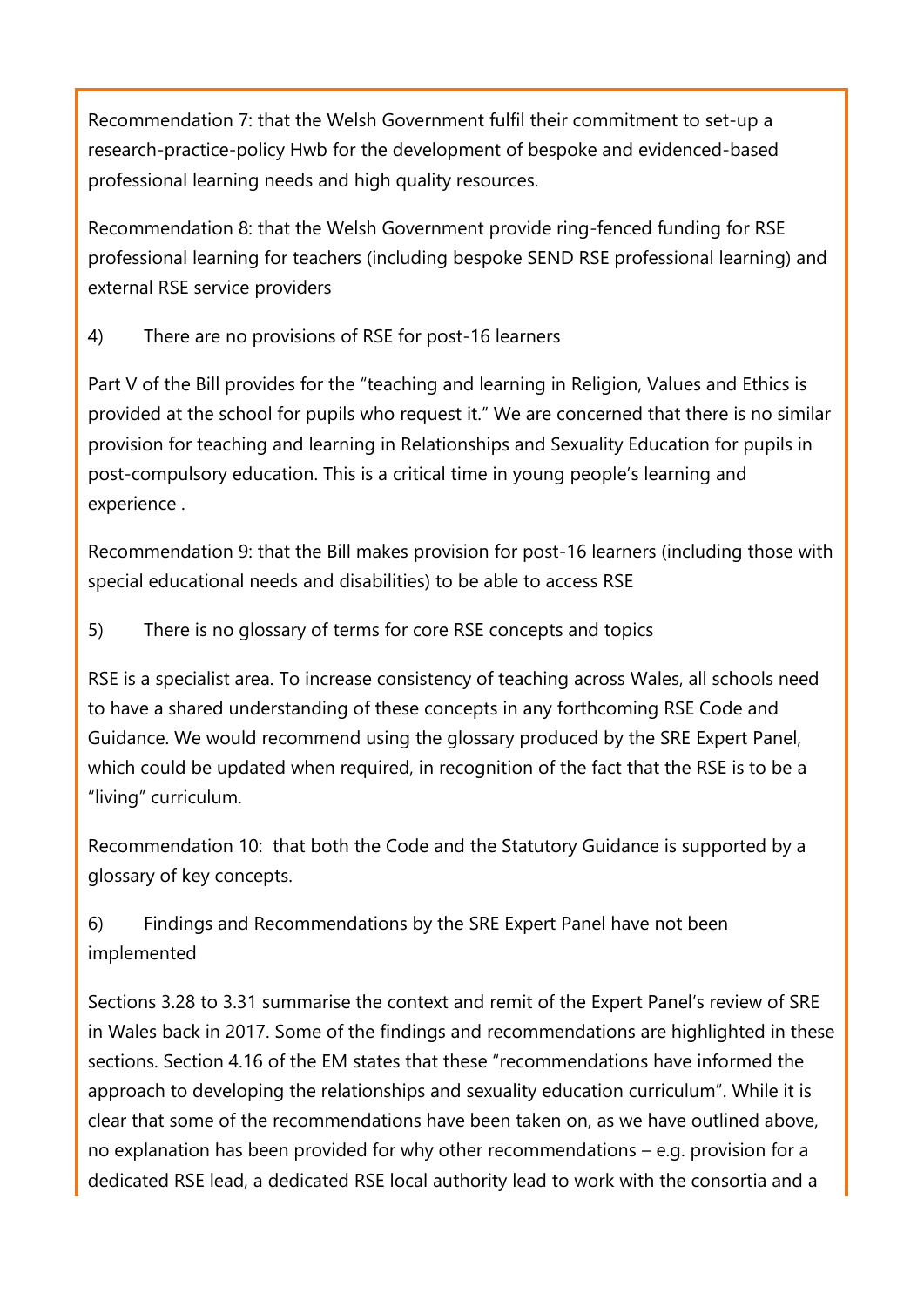policy-practice-research network (see also Section 8.183) – appear to have not been addressed.

Recommendation 11: To commit to implementing all the recommendations by the expert panel – either by way of the Code, or the Statutory Guidance.

To conclude, it is the view of the RSE action group, that unless these concerns are further clarified and expanded upon in the Bill/Explanatory Memorandum, the unintended consequences may be the reinforcing of the current status quo of unequal provision resulting in a significant barrier to achieving high quality RSE provision for all children and young people in Wales.

Making RSE statutory in schools is the first step towards universal and equal provision. We have full confidence that all of the recommendations above can be achieved within the proposed time frame so that all children and young people's needs can be met and their health and well-being safeguarded and supported.

If you require any further information on the detail above, please contact xxxxx xxxxxx x xxxxx xxxxxxxxxxxxxx xx xxxxx xxxxxx xxxxxx xxxxxxxxxxxxxxxxxxxxx

Yours sincerely,

Max Ashton, PhD Student, School of Social Sciences, Cardiff University

Dr. Kelly Buckley, Senior Research Associate, DECIPher (Public Health Research Centre), Cardiff University.

Brook / Brook Cymru

Gwyn Daniels, Acting Deputy Head, Greenfield School, Merthyr Tydfil.

Sian Davies, MENCAP.

Corrine Fry, RSE Practitioner, Senior Youth and Community Officer Neath Port Talbot Youth Service

Dr. Josh Heyes, University of Birmingham, Convenor of the British Education Research Association's (BERA) Gender and Sexualities Special Interest Group.

Kate Marston, PhD Student, School of Social Sciences, Cardiff University

Alex Milton, Health and Well-being/RSE Co-ordinator, Pencoed Comprehensive, Bridgend.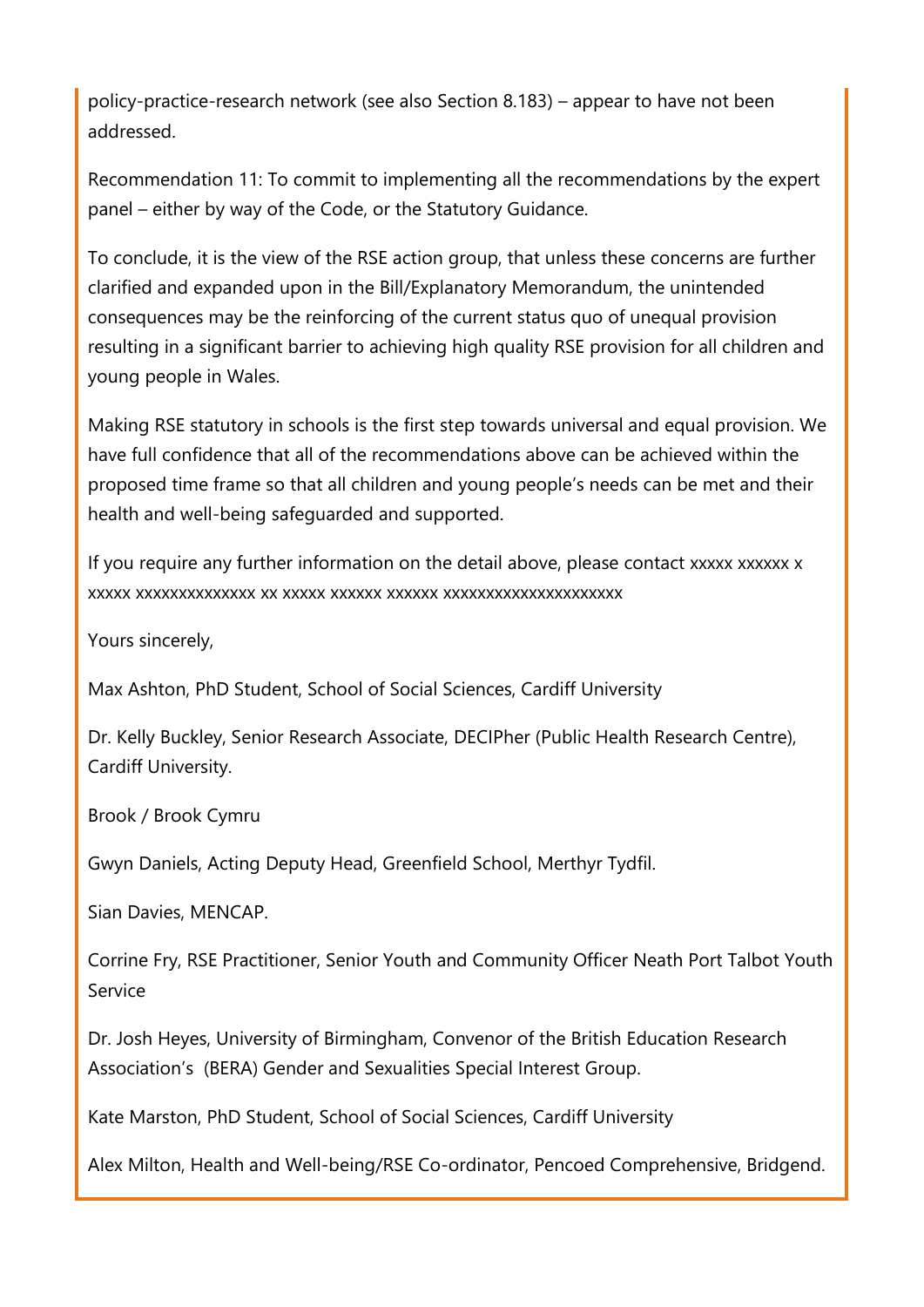Dr. Ester McGeeney, RSE practitioner, researcher and youth worker

NSPCC/NSPCC Cymru

Stonewall Cymru

Dr. EJ Renold, Professor of Childhood Studies, School of Social Sciences, Cardiff University

Zoe Richards, Learning Disability Wales

Umbrella Cymru

-

-

-

Welsh Women's Aid

Dr. Honor Young, Senior Lecturer, DECIPher (Public Health Research Centre), Cardiff **University** 

# **1.3 Do you think there is a need for legislation to deliver what this Bill is trying to achieve?**

*(we would be grateful if you could keep your answer to around 500 words)*

# **2. The Bill's implementation**

# **2.1 Do you have any comments about any potential barriers to implementing the Bill? If no, go to question 3.1**

*(we would be grateful if you could keep your answer to around 500 words)*

## **2.2 Do you think the Bill takes account of these potential barriers?**

*(we would be grateful if you could keep your answer to around 500 words)*